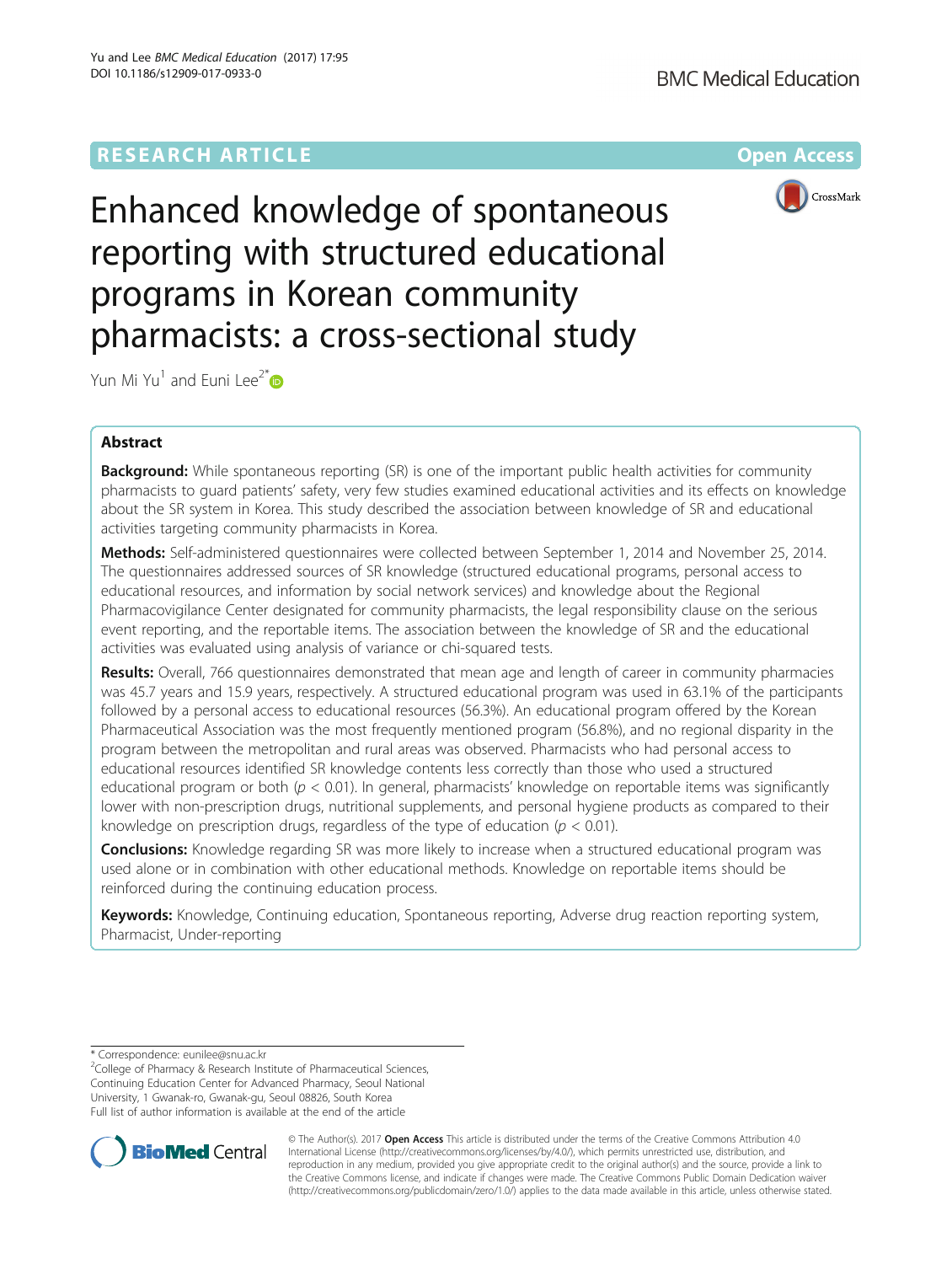## Background

Spontaneous reporting (SR) of adverse drug reactions (ADRs) plays a critical role in identifying drug safety signals and improving quality of patient care by the early detection of new or rare ADRs [\[1](#page-5-0)]. The safety information listed in the approved package inserts were mostly based on preapproval studies that included a relatively small number of patients and a short duration of drug exposure [[2\]](#page-5-0). The successful operation of the SR system and utility of the safety signals for policy implementation are important for including safety updates in the package insert, and these activities are heavily dependent on accurate, timely, and vigilant reports made by the reporters.

While improved reporting rates have been published from a few countries [[3,](#page-5-0) [4\]](#page-6-0), a systematic review including 37 studies showed under-reporting rates of higher than 90%; the under-reporting was identified as one of the major hurdles in improving the pharmacovigilance outcomes [[5](#page-6-0)]. With concerted efforts made by the government and healthcare professionals in Korea, increased SR activities have been documented since the establishment of the Korea Institute of Drug Safety and Risk Management (KIDS), the government agency responsible for the improvement of pharmacovigilance and comprehensive management of the Regional Pharmacovigilance Centers (RPVCs) across the country [[6\]](#page-6-0). In addition, more SR cases from community pharmacists were submitted to KIDS after the active involvement of the Korean Pharmaceutical Association (KPA) designated as a RPVC to collect the SR by community pharmacists nationwide in Korea [\[3\]](#page-5-0), which could be considered as a successful collaboration between the government and the professional organization representing community pharmacists in Korea. Although the overall reporting rate has increased, there is still room to improve in Korea as the increase was relatively lower than that from other countries, e.g., in the Netherlands, Spain, or Portugal [\[4](#page-6-0)].

Several published studies showed that the knowledge of health care professionals was a major predictive factor for under-reporting in comparison with the personal and professional characteristics of physicians and pharmacists [\[7](#page-6-0)–[10](#page-6-0)]. Educational programs and educational resources have been frequently recommended as the method to increase knowledge of SR [[5](#page-6-0), [7](#page-6-0)–[9, 11](#page-6-0)]. While strategies like educational programs or various methodologic approaches are needed to improve underreporting in Korea, very few studies examined educational activities and its effects on knowledge about the SR system and reportable events by education types and resources in Korea [[12, 13](#page-6-0)]. Also, data on SR related educational activities including Korean community pharmacists are extremely limited. Therefore, this study aimed to describe types of educational activities on the SR system and to evaluate the association between knowledge of SR and educational activities targeting community pharmacists.

## **Methods**

## Survey Instrument

The survey instrument contained 10 questions on the types of educational activities, the knowledge of SR, and demographic information such as age, gender, length of career in community pharmacy and the location of the pharmacy. The geographic location included 7 metropolitans and 9 provinces representing all administrative districts in Korea. The question about the types of educational activities included multiple selection options; structured and formal educational programs, information leaflet, media such as Internet sites for pharmaceutical news or KIDS homepage, and information by co-worker or social network services. The question about the types of structured and formal educational programs also included multiple selection options; the education by KPA, the education by other professional organization, online education, and entry-level pharmacy program for college students.

In this study, knowledge of SR was measured using a composite score from 3 survey items with each correct answer counting as 1 point: having knowledge on the designation of KPA as one of the Regional Pharmacovigilance Centers to collect ADRs (1 point), knowledge on the legal responsibility clause on the serious event reporting (1 point), and knowledge on the reportable items (1 point). For the knowledge on reportable items, the participants should select all four options including prescription drugs, non-prescription drugs, nutritional supplements, and personal hygiene products to be assigned to 1 point.

### Sample Size

Based on the findings from a published study by Irujo and colleagues indicating an 18% difference of knowledge score between two groups with different levels of structured education [\[14](#page-6-0)], a sample size of 720 subjects (240 subjects per group) in three-group analysis was calculated as adequate to detect a 15% frequency difference with 80% power and 5% α-error (Epi Info™ 7.1.5, Centers for Disease Prevention and Control, Atlanta, GA).

## Survey distribution

A cross-sectional survey study was conducted using a selfadministered questionnaire with a nationwide convenience sample of community pharmacists in all 16 administrative districts in Korea. A detailed description of the survey development, subject recruitment, and response rate was described in previous literature [[15\]](#page-6-0). Briefly, the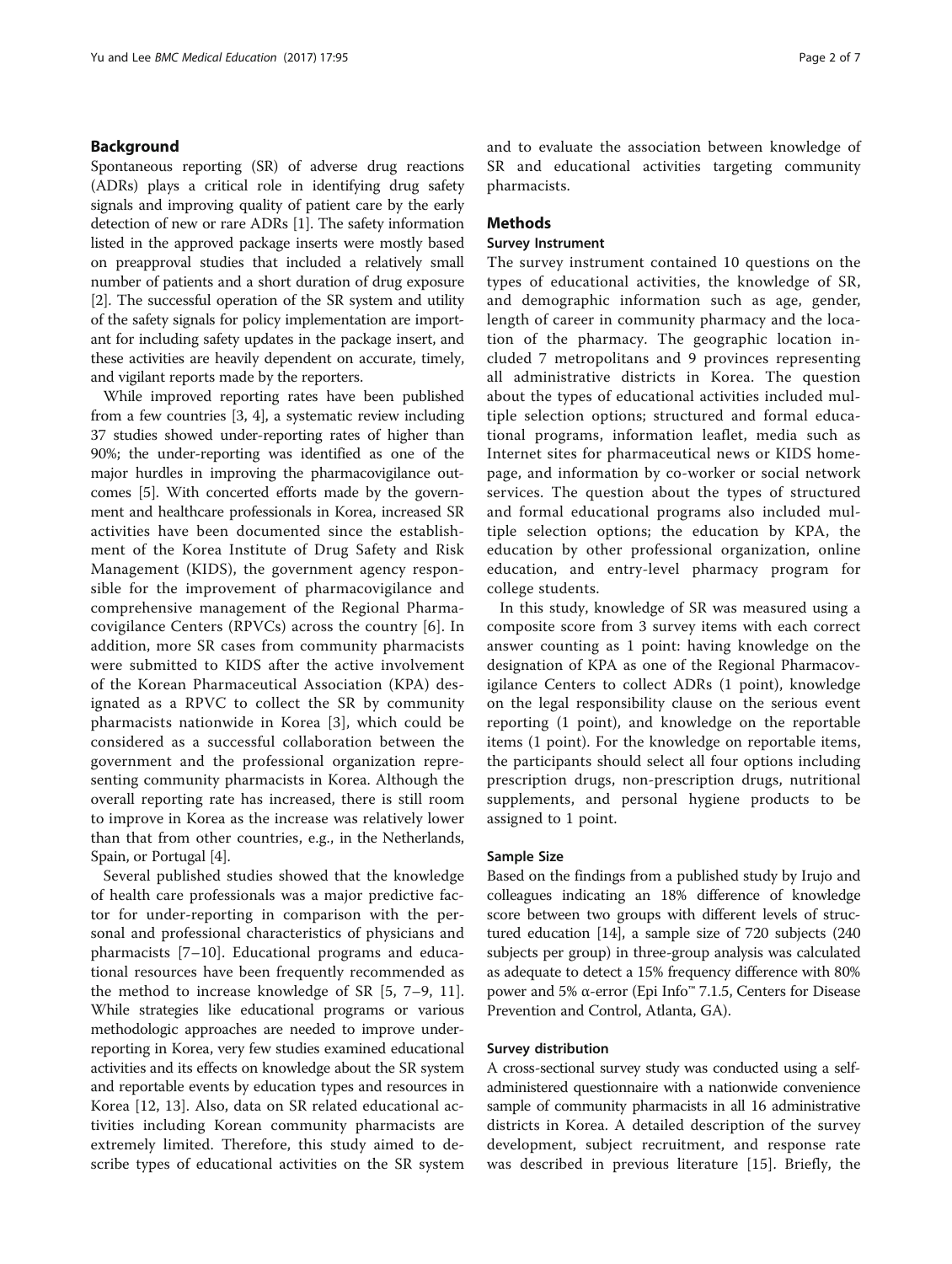questionnaire using the mixed theoretical model [[16](#page-6-0)] of the knowledge-attitude-practices model [[17](#page-6-0), [18](#page-6-0)] and the theory of satisfaction of needs [\[19\]](#page-6-0) was developed. The survey was distributed either online using a pharmacy billing program called the PM2000 that is used by the majority of community pharmacies in Korea or by a paper-based method from two national-level conferences targeting pharmacists who did not prefer the online platform or used a different billing program between September 1, 2014 and November 25, 2014. The study population included pharmacists who reported their knowledge on the presence of SR system in Korea and identified one or more educational activities.

All survey participants provided their written informed consent to participate in this study while ensuring confidentiality to meet our ethical standards. A full ethical review was made for all procedures following the protocol approved by the Institutional Review Board (IRB) of Seoul National University, and the study was approved by the IRB (IRB No. E1410/001–011).

## Data analysis

Pharmacists were classified into three groups by types of educational activities: 1) structured education, 2) personally accessed educational resource, or 3) combination. The structured education group consisted with the pharmacists who had knowledge regarding SR through only the structured and formal educational programs. The personally accessed educational resource group consisted of pharmacists who acquired their knowledge regarding SR through the personally accessed educational resources, such as an information leaflet, media, or information by co-worker or social network services. The combination group included pharmacists who received both structured education and utilized educational resources by individual access. The location of community pharmacies was divided into metropolitan area (7 major cities) and rural area (9 provinces) in data analysis representing all 16 administrative districts in Korea.

The demographic and clinical characteristics of the three groups were presented with descriptive statistics, such as mean, standard deviation (SD), frequency, and percentage. The continuous and categorical variables between the three groups were compared using an analysis of variance (ANOVA) test and chi-squared tests, respectively. Statistical differences of demographic variables and pharmacists' knowledge on the individual items and the scores for the 3 items within each type of educational approach were assessed. Statistical differences of individual educational activities according to the location of the community pharmacy between metropolitan area and rural area were also compared using chi-squared tests. The significance level was set at  $p < 0.05$ . For the post hoc analysis, the Bonferroni

correction was employed. Data analysis was performed using SPSS version 22.0 (SPSS Inc., Chicago, IL).

#### Results

From September 1, 2014 to November 25, 2014, a total of 1004 of the 1315 invited community pharmacists participated in this study and the response rate was 76.3% [[15\]](#page-6-0). Two hundred thirty participants answering that they did not know the existence of SR system were excluded. Of all collected 774 questionnaires, the study included 766 questionnaires, i.e., 450 online and 316 for the paper-based survey; eight questionnaires that did not include the source of the knowledge on SR were excluded.

## Characteristics of study population

The mean  $(\pm S_D)$  age of the study population was 45.7 (± 10.7) years, and females comprised 57.4% of the study population (Table [1](#page-3-0)). The mean  $(\pm SD)$  career length in community pharmacies was  $15.9$  ( $\pm$  10.5) years. For the sources to obtain knowledge regarding SR, structured educational programs were used by 483 pharmacists (63.1%), while personally accessed educational resources were used by 431 pharmacists (56.3%). Education by the KPA (435 pharmacists, 56.8%) was the most frequent in the structured educational programs, and information leaflets (175 pharmacists, 22.8%) were the most prevalent in the personally accessed educational resources.

#### Characteristics according to types of educational activities

The structured education group, the personally accessed educational resource group, and the combination group comprised 43.7% (335 pharmacists), 37.0% (283 pharmacists), and 19.3% (148 pharmacists) of the population, respectively (Table [2](#page-3-0)). The mean age and length of career in community pharmacies were significantly higher in the combination group than the resource or education groups (48.1 years vs. 44.4 or 45.0 years for mean age; 18.2 years vs. 15.6 or 15.2 years for career in community phasrmacy;  $p < 0.05$ , Table [2\)](#page-3-0). There was no significant difference in gender and location of community pharmacies among the three groups.

While there was no regional difference between metropolitan area and rural area in the proportion of the education by KPA, online, or education from the entry-level pharmacy program or each of the personally accessed educational resources, the proportion of education by other professional organizations was significantly different between the metropolitan and rural areas (12.1% vs. 5.5%,  $p = 0.003$ ).

#### Knowledge according to types of educational activities

Comparing the numbers of correctly identified content areas on SR knowledge, knowledge was significantly lower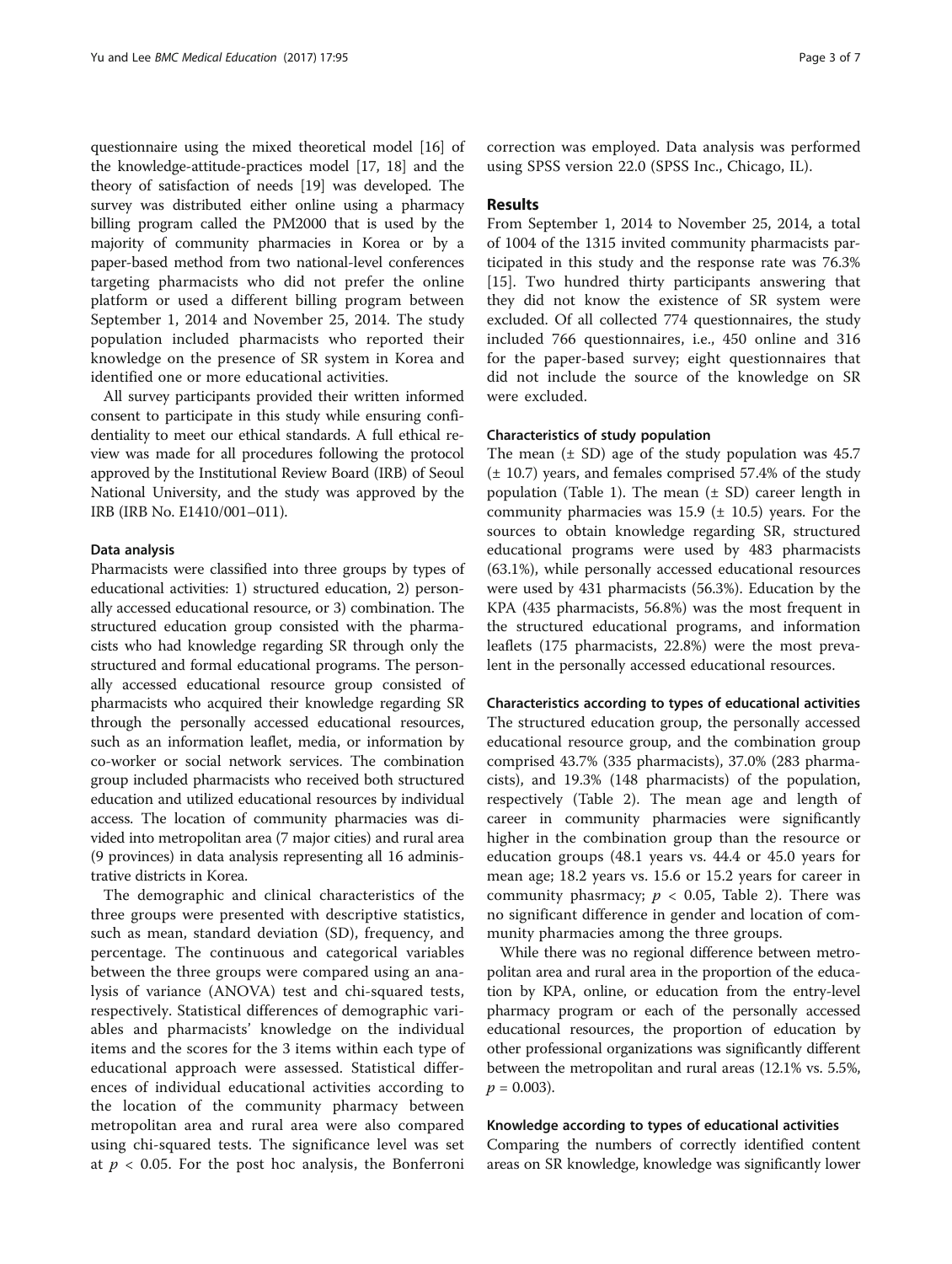<span id="page-3-0"></span>**Table 1** Population demographics ( $n = 766$ )

| Characteristics                                              | Value           |
|--------------------------------------------------------------|-----------------|
| Age, mean $\pm$ SD (years)                                   | $45.7 \pm 10.7$ |
| Sex, n (%)                                                   |                 |
| Male                                                         | 320 (41.8)      |
| Female                                                       | 440 (57.4)      |
| Unknown                                                      | 6(0.8)          |
| Career in community pharmacy, mean $\pm$ SD (years)          | $15.9 \pm 10.5$ |
| Location of the pharmacy, $n$ (%)                            |                 |
| Metropolitan area                                            | 473 (61.7)      |
| Rural area                                                   | 292 (38.1)      |
| Unknown                                                      | 1(0.1)          |
| Types of educational activities <sup>a</sup> , n (%)         |                 |
| Structured educational programs                              |                 |
| Education by KPA                                             | 435 (56.8)      |
| Educational activities by other professional<br>organization | 73 (9.5)        |
| Online education                                             | 55 (7.2)        |
| Entry-level pharmacy program                                 | 40(5.2)         |
| Personally accessed educational resources                    |                 |
| Information leaflet                                          | 175 (22.8)      |
| Media                                                        | 149 (19.5)      |
| Information by co-worker                                     | 134 (17.5)      |
| Information by social network services                       | 50 (6.5)        |

Abbreviations KPA Korean Pharmaceutical Association

<sup>a</sup>Each respondent could select more than one option

in the personally accessed educational resource group than the other groups ( $p < 0.01$ , Fig. [1\)](#page-4-0). Nearly one-fifth (19.3%, 54 pharmacists) of the personally accessed educational resource group had no knowledge, and only 8.6% (24 pharmacists) had correct knowledge regarding all three content areas. In particular, the personally accessed educational resource group showed significantly lower knowledge on the Regional Pharmacovigilance Center-KPA and SR-related laws compared to the other groups  $(p < 0.05,$  Table 2).

Considering knowledge on reportable items, knowledge on prescription drugs was similarly high (above 97.0%), and their knowledge was significantly decreased with non-prescription drugs, nutritional supplements, and personal hygiene products as compared to their knowledge on prescription drugs in all groups ( $p < 0.01$ , Table [3](#page-4-0)). When their knowledge was compared between different types of educational activities, knowledge on nonprescription drugs was significantly lower in the personally accessed educational resource group compared with that of the structured education group (76.7% vs. 87.7%,  $p < 0.001$ , Table [3\)](#page-4-0).

## Discussion

To the best of our knowledge, this is the first nationwide survey to study the effect of educational activities on knowledge of SR in Korea. While pharmacists' knowledge was a major determinant in under-reporting and educational activities have increased knowledge of SR [[7](#page-6-0)–[9](#page-6-0)], very few studies have evaluated knowledge by the type of educational activities in Korea. Our findings showed that educational resources alone were less associated with knowledge of SR than structured educational programs. Although a recent study corroborated our findings with printed educational materials showing a beneficial, yet small, effect on professional practice outcomes [[20](#page-6-0)], Bracchi and colleagues demonstrated ADR reports were

Table 2 Characteristics of the pharmacists and knowledge contents by types of educational activities

|                                                                   |                                                                              | $\overline{\phantom{a}}$                                                                |             |         |                                              |
|-------------------------------------------------------------------|------------------------------------------------------------------------------|-----------------------------------------------------------------------------------------|-------------|---------|----------------------------------------------|
| Characteristics                                                   | Personally accessed educational<br>resource group <sup>a</sup> ( $n = 283$ ) | Structured education Combination group <sup>c</sup><br>group <sup>b</sup> ( $n = 335$ ) | $(n = 148)$ |         | $p$ value <sup>*</sup> Post hoc <sup>+</sup> |
| Characteristics                                                   |                                                                              |                                                                                         |             |         |                                              |
| Age, mean (SD)                                                    | 44.4 (11.0)                                                                  | 45.0 (10.4)                                                                             | 48.1 (10.7) | 0.012   | c > a,b                                      |
| Career in community pharmacy, mean<br>(SD)                        | 15.6 (10.6)                                                                  | 15.2 (10.4)                                                                             | 18.2 (10.4) | 0.014   | c > a,b                                      |
| Male, $n$ $(\%)$                                                  | 115 (40.8)                                                                   | 135 (40.8)                                                                              | 70 (47.6)   | 0.321   |                                              |
| Metropolitan area, n (%)                                          | 165(58.5)                                                                    | 211 (63.0)                                                                              | 97(65.5)    | 0.306   |                                              |
| SR Knowledge contents                                             |                                                                              |                                                                                         |             |         |                                              |
| Knowledge of RPVC-KPA <sup>‡</sup> , n (%)                        | 202 (71.9)                                                                   | 272 (81.7)                                                                              | 122 (84.1)  | 0.002   | b, c > a                                     |
| Knowledge on related laws <sup><math>\pm</math></sup> , n (%)     | 74 (26.3)                                                                    | 138 (41.3)                                                                              | 69 (46.6)   | < 0.001 | b, c > a                                     |
| Knowledge on reportable items <sup><math>#</math></sup> , n $%$ ) | 91 (32.2)                                                                    | 135 (40.5)                                                                              | 59 (39.9)   | 0.078   |                                              |

Abbreviations ADR Adverse drug reaction, SR spontaneous reporting, RPVC-KPA Regional Pharmacovigilance Center at the Korean Pharmaceutical Association <sup>a</sup>Personally accessed educational resource group ( $n = 283$ )

<sup>b</sup>Structured education group ( $n = 335$ )

<sup>c</sup>Combination group ( $n = 148$ )

Analysis of variance test or chi-squared test among the three groups

 $\text{t}^{\text{th}}$ Bonferroni correction with student's t-test or chi-squared test  $\text{t}^{\text{th}}$ 

The number of pharmacists who reported their knowledge on each knowledge content area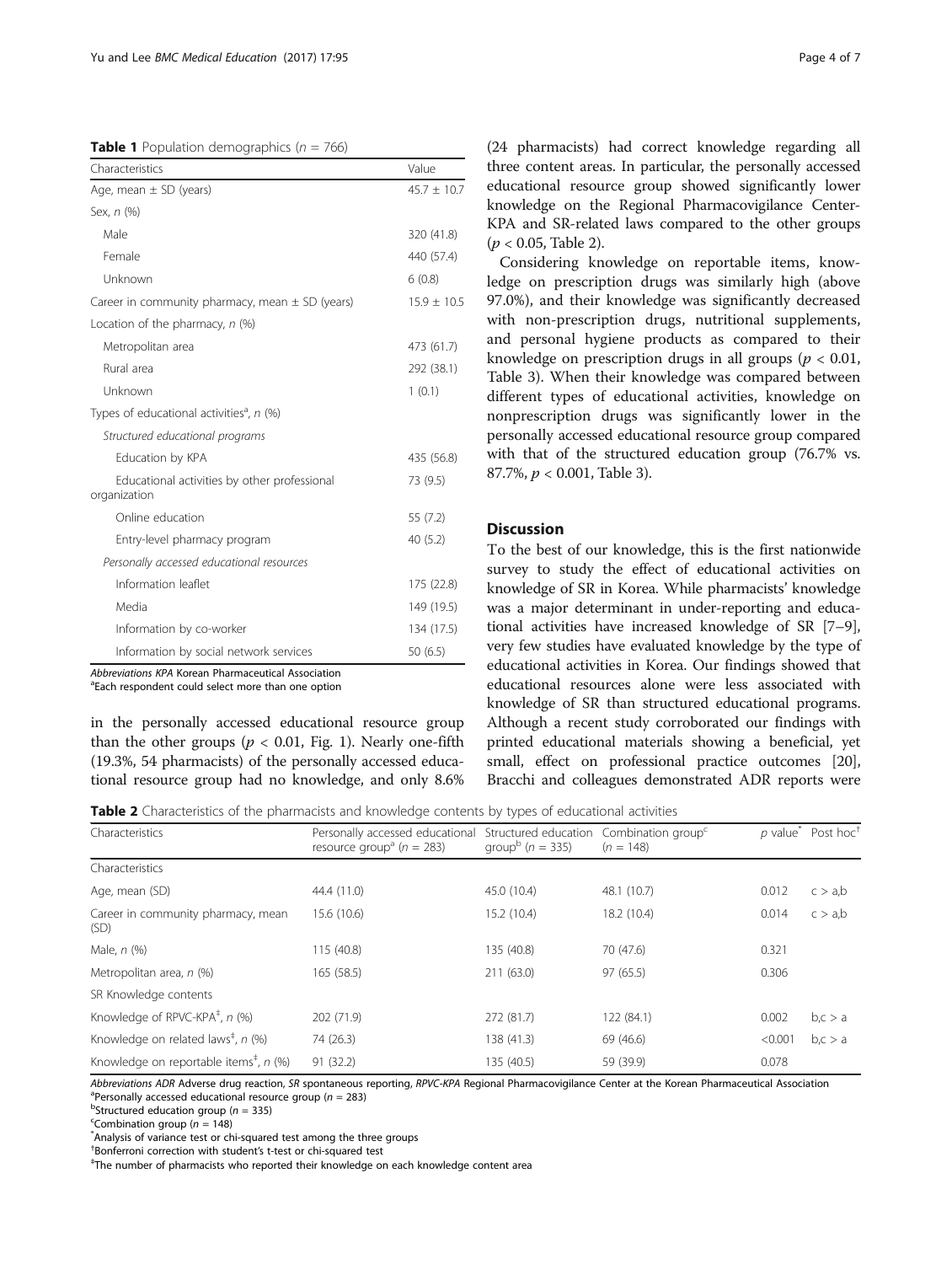<span id="page-4-0"></span>

increased using an educational bulletin linked to education credits in a distance learning program [\[21\]](#page-6-0).

two points; Dark green bar: three points

Knowledge of SR, in our study, showed a significant relationship with the structured educational program, which consisted of several sessions regarding to the importance and the advantages of ADR reporting, the disadvantages of under-reporting, and the method of SR. This is consistent with published studies including pharmacists and nurses, which have showed that the structured educational intervention improved the lack of knowledge of SR [[12, 13](#page-6-0)]. Findings from our study on no regional disparity in the education by KPA between the metropolitan and rural areas could be partially explained by the administrative strategy of the national-level pharmacy association in closely working with local KPA branches through mandating continuing education (CE) requirements on medication safety and spontaneous reporting.

The CE is a leading educational program for health professionals and offers several influential characteristics of persistency and consistency, which would contribute to the desired educational outcomes [[22, 23](#page-6-0)]. Most U.S. State Boards of Pharmacy mandate 30 or more hours of CE credits for licensure renewal mandating their CE credits on the medical error or safety related to SR [\[24](#page-6-0)]. Great Britain, Singapore, and Canada incorporated a revalidation system with optional education regarding ADR reporting [\[25](#page-6-0)–[27\]](#page-6-0). In Korea, mandatory CE to meet the pharmacist licensure requirements is 6 h per year and education about patient safety including SR is also optional [[28\]](#page-6-0). The Ministry of Health and Welfare, the agency in charge of issuing licensures for health professionals in Korea, have delegated the management of CE for pharmacists to KPA [[28\]](#page-6-0). Considering the advantage of SR education by KPA as an important portal for pharmacovigilance activities, we believe that the drug

| Table 3 Knowledge on reportable items by types of educational activities* <sup>5</sup> |  |  |  |  |
|----------------------------------------------------------------------------------------|--|--|--|--|
|----------------------------------------------------------------------------------------|--|--|--|--|

| Reportable items                 | Personally accessed educational<br>resource group <sup>a</sup> ( $n = 283$ ) | Structured education<br>group <sup>b</sup> ( $n = 335$ ) | Combination group <sup>c</sup><br>$(n = 148)$ | $p$ value <sup>†</sup> | Post hoc <sup>+</sup> |
|----------------------------------|------------------------------------------------------------------------------|----------------------------------------------------------|-----------------------------------------------|------------------------|-----------------------|
| Prescription drugs, n (%)        | 276 (97.5)                                                                   | 324 (97.3)                                               | 147 (99.3)                                    | 0.357                  |                       |
| Non-prescription drugs, n (%)    | 217(76.7)                                                                    | 292 (87.7)                                               | 127 (85.8)                                    | 0.001                  | b > a                 |
| Nutritional supplements, n (%)   | 168 (59.4)                                                                   | 215 (64.6)                                               | 91(61.5)                                      | 0.410                  |                       |
| Personal hygiene products, n (%) | 99 (35.0)                                                                    | 146 (43.8)                                               | 65 (43.9)                                     | 0.054                  |                       |

<sup>a</sup> Personally accessed educational resource group ( $n = 283$ )<br>**bStructured education group** ( $n = 335$ )

<sup>b</sup>Structured education group ( $n = 335$ )

<sup>c</sup>Combination group ( $n = 148$ )

The number of pharmacists who correctly identified each reportable item

† Chi-squared test between the groups

‡ Bonferroni correction with chi-squared test

<sup>§</sup>Statistical differences within each group was tested by chi-squared test; p < 0.001 for personally accessed educational resource group or structured education group,  $p < 0.01$  for combination group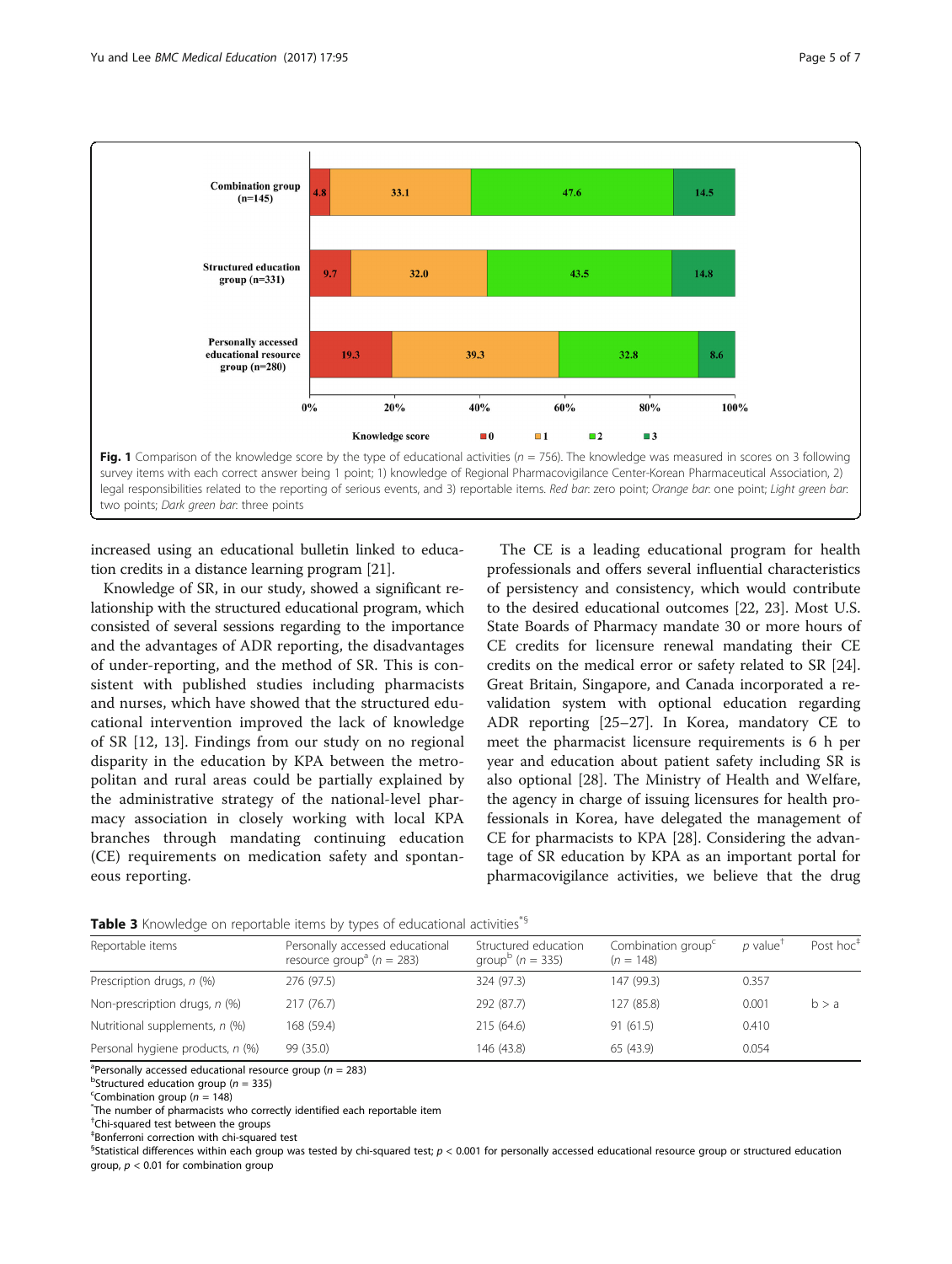<span id="page-5-0"></span>safety education should be designated as a required CE activity and the yearly required credit of 6 h may not sufficiently cover educational contents on drug safety for practicing pharmacists in Korea.

In our study, the fact that one in five pharmacists (i.e., 19.5%) utilizes media materials as personally accessed educational resources can have important implications. As the access to the Internet became democratized in the global community, enhanced access to more credible drug safety information sites on the Internet can be a potential solution for improving pharmacists' knowledge [[29\]](#page-6-0). Especially, persistent efforts advancing the health information technology are apparent in Korea such that the Korean Pharmaceutical Information Center has provided a one-click information link to the pharmacy's billing program used by all community pharmacies under the national health insurance system network.

Findings from our study indicated that regardless of the type of educational activities, the knowledge on reportable items significantly decreased with non-prescription drugs, nutritional supplements, and personal hygiene products as compared to knowledge on prescription drugs. As community pharmacists can serve as the primary healthcare provider in helping patients on self-care with these products [\[6, 30](#page-6-0)], knowledge regarding these reportable items is extremely important for community pharmacists, and the suboptimal level of knowledge as demonstrated in our study can be concerning; therefore, strategies to improve knowledge regarding reportable items are needed.

This study has some limitations. First, we relied on voluntary participation and a convenience sample of pharmacists in this survey. This has the potential for selection bias with limited generalizability. However, this study showed good response rate of over 75%, which may allow overcoming the concerns about the limited generalizability. Second, concerning the self-report study, this study has the potential for social desirability bias and recall bias. Third, other types of educational resources that are not explained in the survey can be available. Although our study did not explore resources, we focused on the most prevalently used educational activities in Korea.

## Conclusions

In conclusion, the findings from our study show that more than half of community pharmacists obtained SR information through the structured education by KPA, and the education by KPA was not different between the metropolitan and rural areas. Knowledge of SR was more likely to increase in the structured education or the combination of structured education and personally accessed educational resources. As the knowledge of the reportable items on non-prescription drugs, nutritional supplements, and personal hygiene products was lower than their knowledge on prescription drugs, more focused efforts that reinforce the educational contents are needed to improve the drug safety process targeting community pharmacists.

#### Abbreviations

ADR: Adverse drug reaction; ANOVA: Analysis of variance; CE: Continuing education; IRB: Institutional Review Board; KIDS: Korea Institute of Drug Safety and Risk Management; KPA: Korean Pharmaceutical Association; RPVC: Regional Pharmacovigilance Center; RPVC-KPA: Regional Pharmacovigilance Center at the Korean Pharmaceutical Association; SD: Standard deviation; SR: Spontaneous reporting

#### Acknowledgements

Not applicable.

### Availability of data and materials

The datasets used and/or analysed during the current study are available from the corresponding author on reasonable request.

#### Funding

This work was supported by the Seoul National University Research Grant. This work was supported by Creative-Pioneering Researchers Program through Seoul National University. The funders had no role in study design, data collection and analysis, decision to publish, or preparation of the manuscript.

#### Authors' contributions

YM Yu conceived the study, collected and analyzed data, and drafted the manuscript. E Lee conceived the study, participated in its design and analytical interpretation, prepared the manuscript, and secured the grant support. Both authors read and approved the final manuscript.

#### Competing interests

The authors declare that they have no competing interests.

#### Consent for publication

Not applicable.

#### Ethics approval and consent to participate

The Institutional Review Board of Seoul National University approved this study (IRB No.E1410/001–011). All survey participants provided their written informed consent to participate in this study.

#### Publisher's Note

Springer Nature remains neutral with regard to jurisdictional claims in published maps and institutional affiliations.

#### Author details

<sup>1</sup>College of Pharmacy & Research Institute of Pharmaceutical Sciences, Seoul National University, 103 Daehak-ro, Jongno-gu, Seoul 03080, South Korea. <sup>2</sup>College of Pharmacy & Research Institute of Pharmaceutical Sciences, Continuing Education Center for Advanced Pharmacy, Seoul National University, 1 Gwanak-ro, Gwanak-gu, Seoul 08826, South Korea.

#### Received: 5 April 2017 Accepted: 19 May 2017 Published online: 30 May 2017

#### References

- Keane J, Gershon S, Wise RP, Mirabile-Levens E, Kasznica J, Schwieterman WD, et al. Tuberculosis associated with infliximab, a tumor necrosis factor alpha-neutralizing agent. N Engl J Med. 2001;345:1098–104. doi:[10.1056/](http://dx.doi.org/10.1056/NEJMoa011110) [NEJMoa011110.](http://dx.doi.org/10.1056/NEJMoa011110)
- 2. Whitstock MT, Pearce CM, Ridout SC, Eckermann EJ. Using clinical trial data and linked administrative health data to reduce the risk of adverse events associated with the uptake of newly released drugs by older Australians: a model process. BMC Public Health. 2011;11:361. doi:[10.1186/1471-2458-11-361](http://dx.doi.org/10.1186/1471-2458-11-361).
- 3. Yu YM, Shin WG, Lee JY, Choi SA, Jo YH, Youn SJ, et al. Patterns of adverse drug reactions 322 in different age groups: analysis of spontaneous reports by community pharmacists. PLoS One. 2015;323(10):e0132916. doi:[10.1371/](http://dx.doi.org/10.1371/journal.pone.0132916) [journal.pone.0132916](http://dx.doi.org/10.1371/journal.pone.0132916).